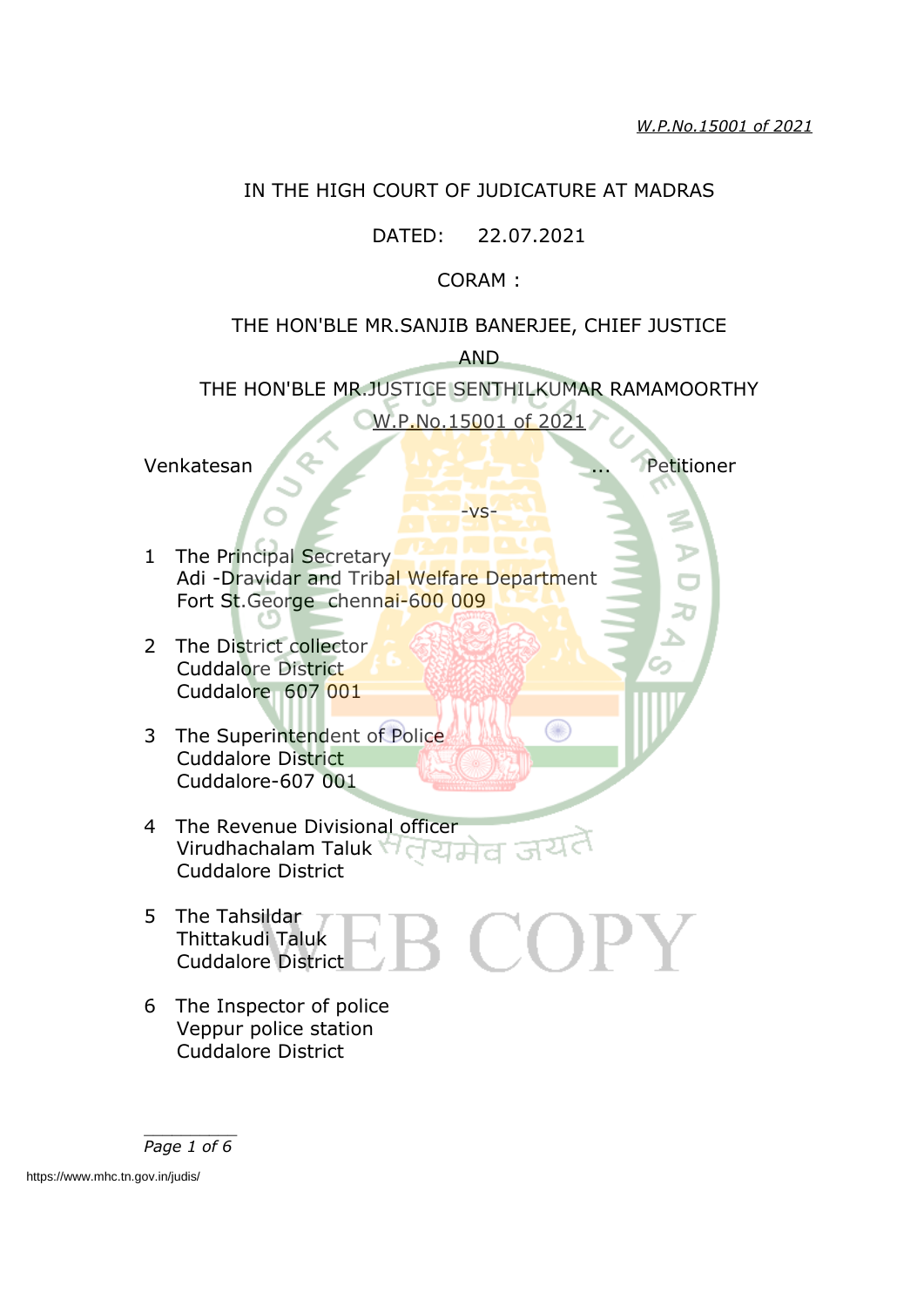- 7 Anbalagan
- 8 Kaathalingam Naidu
- 9 Chakkaravarthy
- 10 Natarajan
- 11 Velayutham
- 

# 12 Radha ... Respondents

Prayer: Petition filed under Article 226 of the Constitution of India for issuance of a Writ of Mandamus directing respondents 1 to 6 to take appropriate action to allot small portion of land in the corner of the common burial ground situated in Survey Nos.80, 79/11, 82 in Madhuravalli village for burying our people based on the representation of the petitioner dated 1.3.2021.



The petitioner complains of the failure of the official respondents to provide for a burial ground or area for cremation of the dead belonging to the petitioner's community at Madhuravalli Village, Thittakudi Taluk, Cuddalore District.

*Page 2 of 6*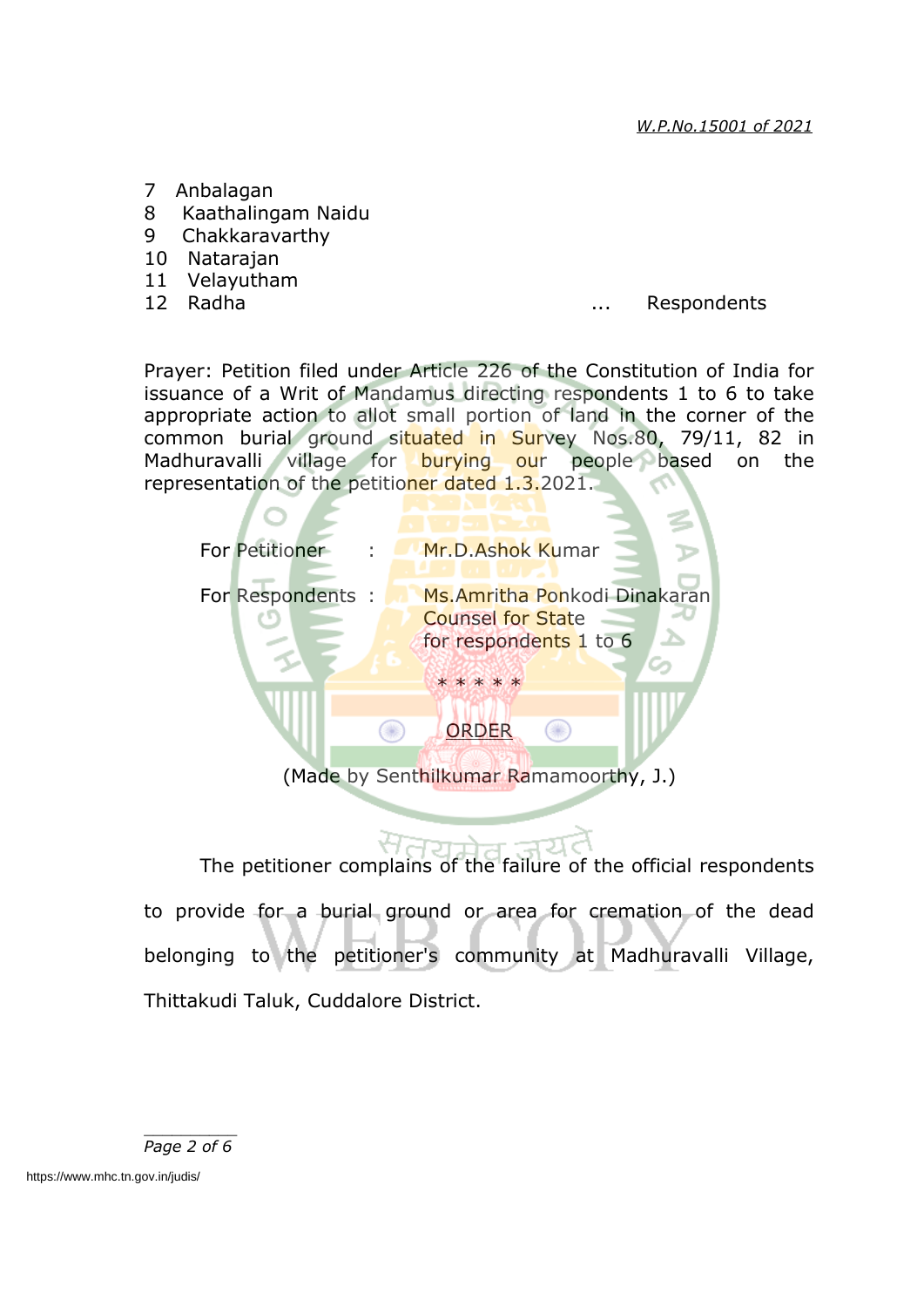2. The petitioner states that there is a common burial ground in Madhuravalli village at S.Nos.80, 79/11 and 82. Except persons belonging to the petitioner's community, all other communities are being permitted to bury their dead at the said burial ground. As a consequence, it is stated that members of the petitioner's community are being put to great hardship inasmuch as they are constrained to bury their dead at an adjacent waterbody.

3. In the circumstances, the petitioner states that multiple representations were submitted to the official respondents but that no action has been taken thereon. The petitioner further states that the existing burial ground admeasures more than 128 cents, and therefore a request was made to the official respondents to allot a small portion of land in the said survey numbers for use by members of the petitioner's community.

# सत्यमेव जयतै

4. Ms.Amritha Ponkodi Dinakaran, learned counsel for the State, accepts notice on behalf of respondents 1 to 6 and submits that the District Collector is the appropriate authority to consider and dispose of the petitioner's representation.

*Page 3 of 6*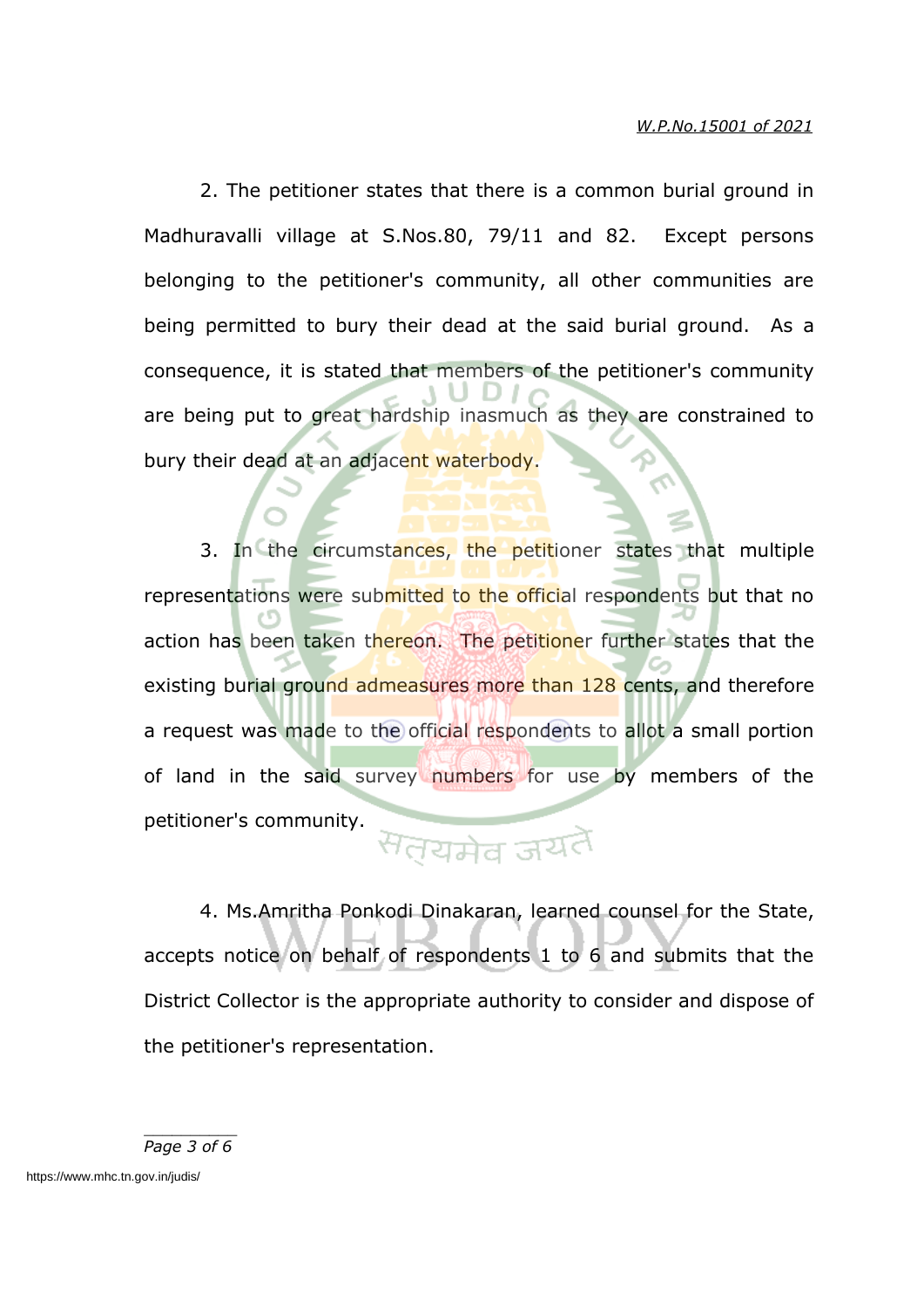5. The right to life also encompasses the right to a decent burial or cremation. Consequently, the State is clearly under an obligation to ensure that members of all communities are provided access to burial/ cremation facilities.

6. Accordingly, the second respondent herein is directed to consider the representation dated 01.03.2021, which has been submitted on behalf of all members of the petitioner's community and dispose of the same by a reasoned order after taking into account the observations set out above. Such reasoned order shall be passed within a period of eight weeks from the date of receipt of a copy of this order after providing a reasonable opportunity of hearing to the petitioner and to all others affected thereby.

W.P.No.15001 of 2021 is disposed of without any order as to <sup>स</sup>तयमेव जयंत costs.

> $(S.B., CJ.)$  (S.K.R., J.) 22.07.2021

Index : yes/no sra

*Page 4 of 6*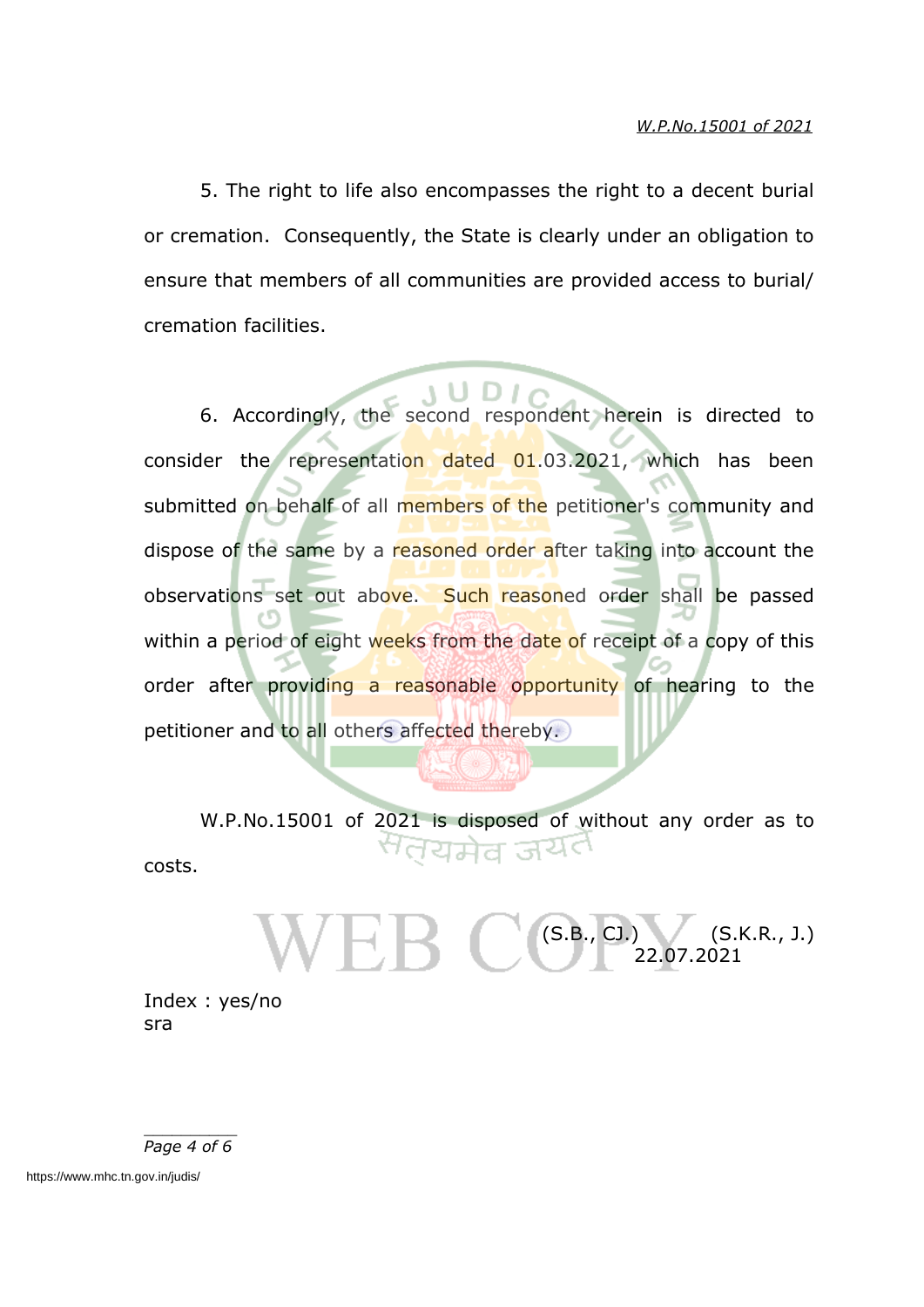To:

- 1 The Principal Secretary Adi -Dravidar and Tribal Welfare Department Fort St.George chennai-600 009
- 2 The District collector Cuddalore District Cuddalore 607 001
- Cuddalore District<br>3 The Superintendent of Police<br>3 The Superintendent of Police Cuddalore District Cuddalore-607 001
- 4 The Revenue Divisional officer Virudhachalam Taluk Cuddalore District
- 5 The Tahsildar Thittakudi Taluk Cuddalore District
- 6 The Inspector of police Veppur police station Cuddalore District  $\bigcirc$

# VEB COPY

सत्यमेव जय

œ